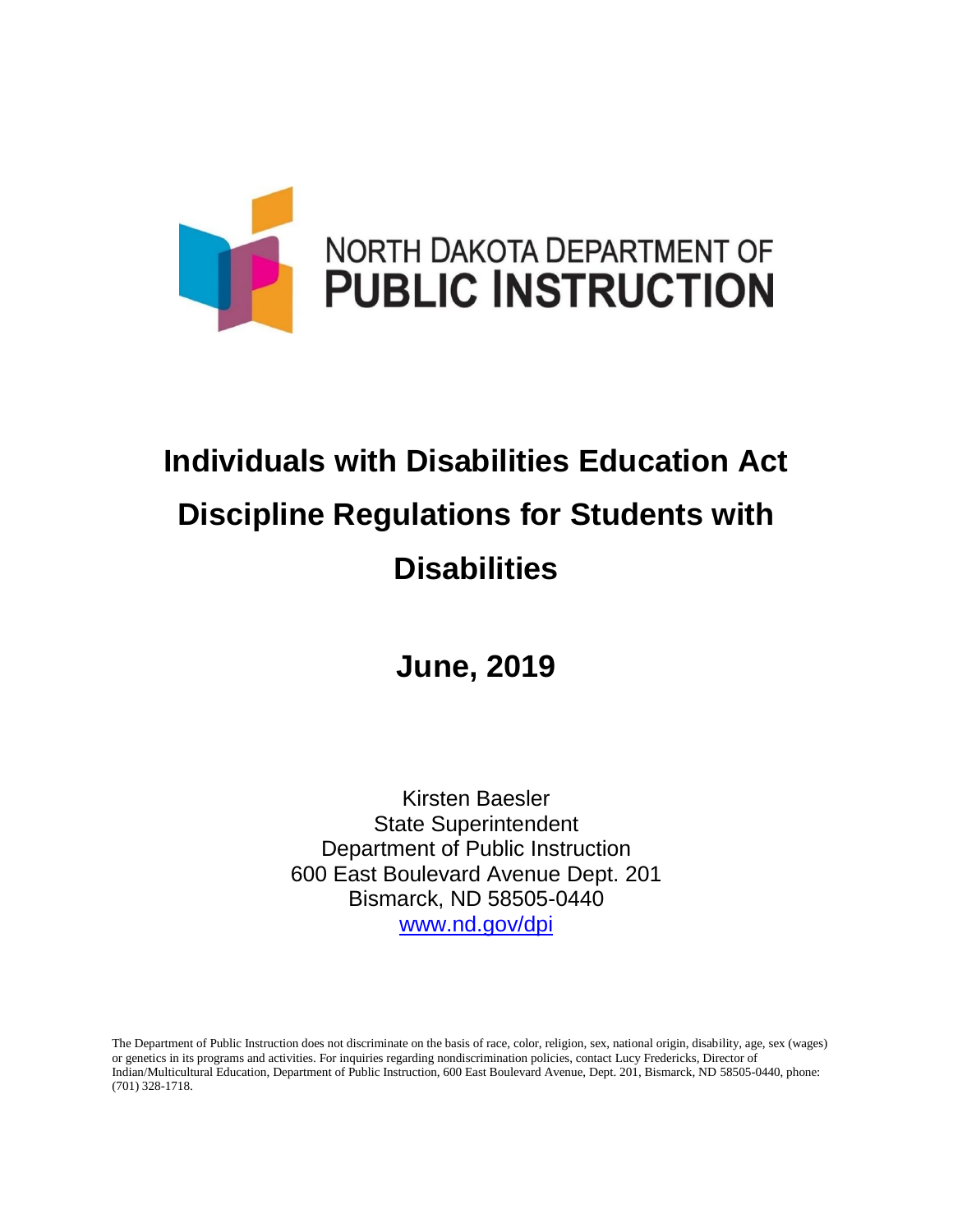## Contents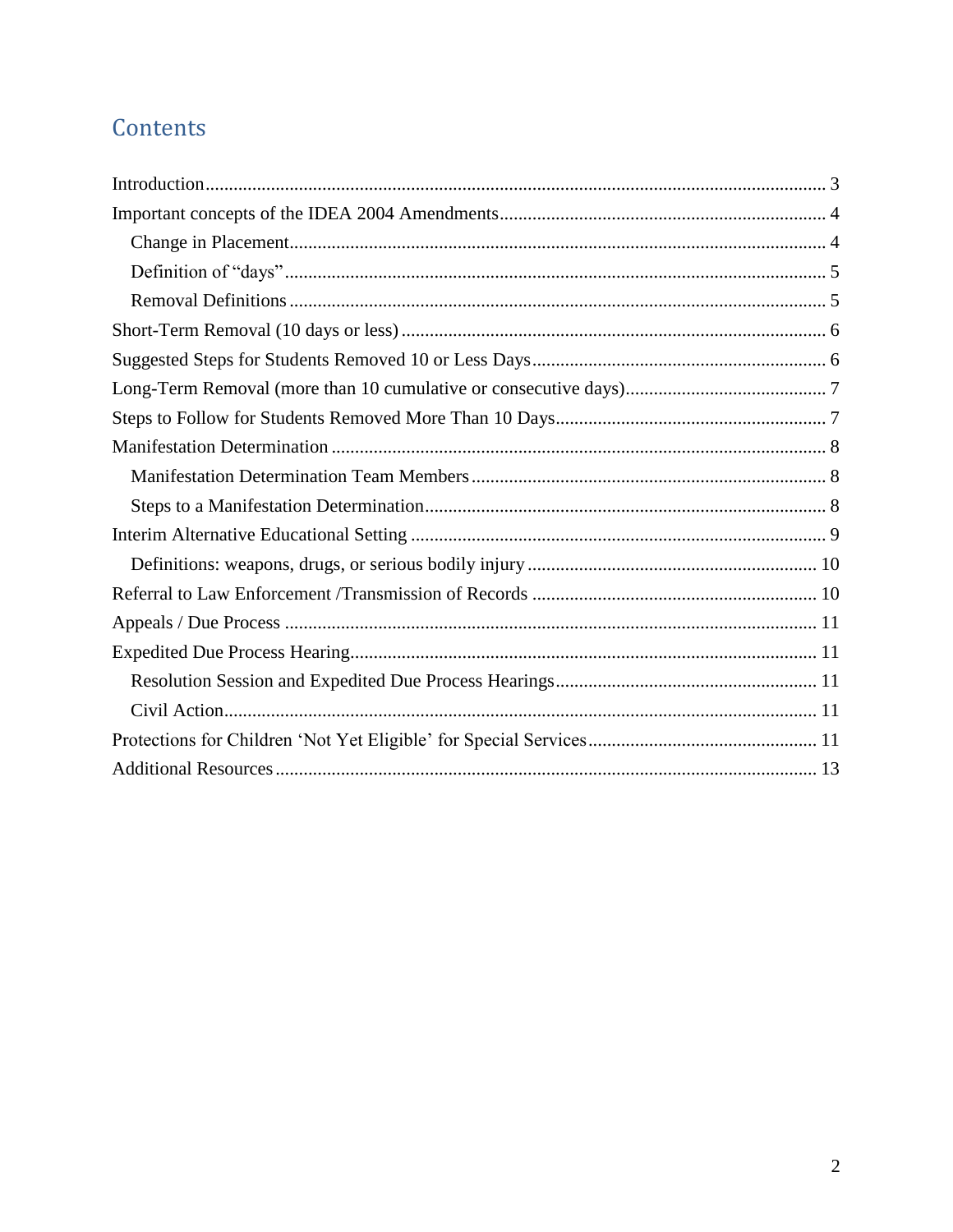## <span id="page-2-0"></span>**Introduction**

This discipline policy paper, based on federal regulations, has been updated to reflect the changes in the Individuals with Disabilities Education Improvement Act 2004 (IDEA 2004). When local discipline policies are developed by each school district, these federal regulations must be incorporated.

#### **Holding All Students Accountable for School Rules**

All students, including students with disabilities, deserve safe, well-disciplined schools and supportive learning environments. Teachers and school administrators should have the tools they need to assist them in preventing misconduct and discipline problems, and to address those problems as they arise. There must be a balanced approach to the issue of discipline of students with disabilities that reflects the need for supportive and safe schools and the need to protect the rights of students with disabilities to a free appropriate public education (FAPE). Students have the right to an appropriately developed Individualized Education Program (IEP) with welldesigned behavior intervention strategies.

All students need to grow in personal responsibility and be held accountable for their behavior. If the student's disability and the student's behavior are somehow related, a different method may be used to hold the student accountable. If a student with a disability is subject to unfair treatment just because of his or her disability, discrimination has occurred. Thus, school officials need to ensure that discipline is applied in a non-discriminatory manner, in order to meet the student's civil rights.

If the IEP team determines it is appropriate, the same disciplinary procedures may be used with students who do not have disabilities. In such cases, the school's local disciplinary policy should be included in a student's IEP or included in a written plan under Section 504. Under these circumstances, if a student with a disability misbehaves and is disciplined, that disciplinary procedure should not be different from that used with students who do not have disabilities and who are disciplined for similar misbehavior.

When a student has a disability that prevents him or her from understanding or responding appropriately to a school rule or a component of a discipline code, exceptions must be incorporated into the student's IEP or written plan under Section 504. The purpose of this is to meet each of the student's educational needs resulting from the student's disability, including behavioral needs.

This may be documented in a Behavioral Intervention Plan (BIP). Undefined by the IDEA, the term can be generally defined as a component of a child's IEP that describes positive behavioral interventions and other strategies that the district must implement to prevent unacceptable behaviors while supporting and encouraging positive behaviors. A BIP should outline behaviors that are prohibited, behaviors that are expected, positive interventions, strategies and supports to address the behaviors, and the positive and negative consequences for identified behaviors. Such a plan will provide a clear indication of the school's response at the time of the critical behavioral event.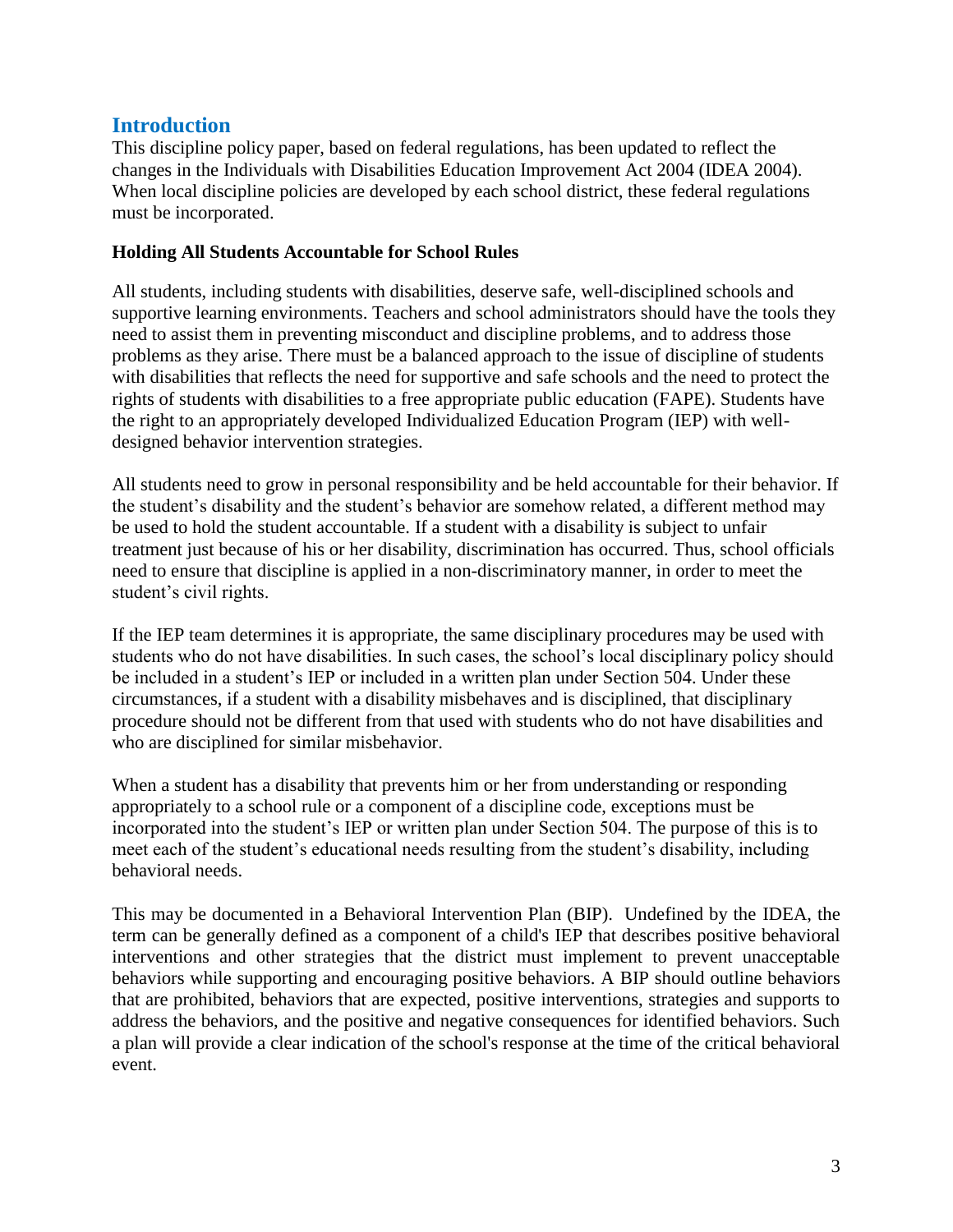## <span id="page-3-0"></span>**Important concepts of the IDEA 2004 Amendments**

#### <span id="page-3-1"></span>*Change in Placement*

Current regulations reflect the authority of school personnel to make case-by-case determinations. School personnel may consider any unique circumstances on a case-by-case basis when determining whether a change in placement is appropriate for a child with a disability who violates a code of student conduct.

Two terms that may need to be clarified are the child's current educational placement and change of placement. The **child's current educational placement** is decided by the IEP team at least annually, or whenever the IEP document is reviewed. The decision is based on the Least Restrictive Environment (LRE). This means to the maximum extent appropriate, the child shall be educated with children who are nondisabled. Special classes, separate schooling or other removal of children with disabilities from the regular educational environment occurs only if the nature or severity of the disability is such that education in regular classes, with the use of supplementary aids and services, cannot be achieved satisfactorily.

A **change of placement** occurs when the child is taken out of his/her current educational placement for more than 10 cumulative or consecutive school days or if the removals constitute a pattern as described in the previous paragraph of this section.

If the school determines there is a change of placement, the procedures described in long-term removal section of this document must be followed. The long-term removal procedures include discussing the child's current educational placement with the IEP team and whether the placement is the most appropriate for the child.

For purposes of removals of a child with a disability from the child's current educational placement, a change of placement occurs if:

- 1. The removal is for more than 10 consecutive school days; or
- 2. The child is subjected to a series of removals that constitute a pattern:
	- a) Because the series of removals total more than 10 school days in a school year,
	- b) Because the child's behavior is substantially similar to the child's behavior in previous incidents that resulted in the series of removals; and
	- c) Because of such additional factors as the length of each removal, the total amount of time the child has been removed, and the proximity of the removals to one another.

Frequent and repeated removals from school for the same or similar offenses can reveal a pattern of exclusion. These patterns of exclusion could suggest that school personnel are indirectly making changes of placement without going through the IEP process if the exclusions meet the criteria described under change in placement (§300.536).

The regulations include a provision (§300.536) that reflects the U.S. Department of Education's longstanding definition of what constitutes a "change of placement" in the disciplinary context. Multiple short-term removals for separate incidents of misconduct are permitted to the extent removals would be applied to children without disabilities, as long as those removals do not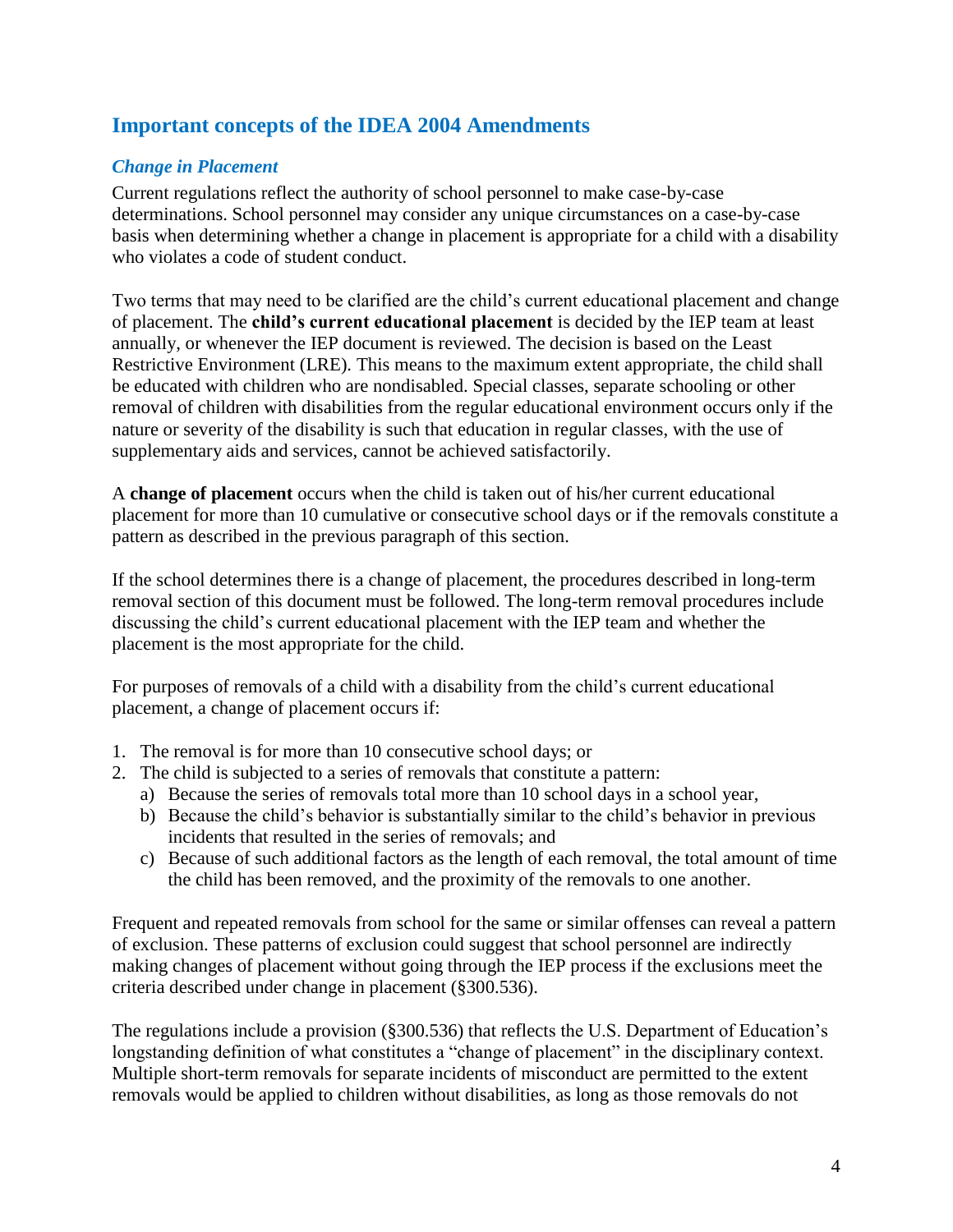constitute a change of placement (§300.536). If a child is removed for more than **10 consecutive school days in a school year**, this is a change of placement. If the child is removed for more than **10 cumulative school days in a school year**, the removals collectively constitute a change of placement. In either case, procedures for long-term removal must be conducted.

## <span id="page-4-0"></span>*Definition of "days"*

**School Day is defined as** any day, including a partial day, that students attend school for instructional purposes. The term school day has the same meaning for all students in school, including students with and without disabilities.

**Business Day is defined as** Monday through Friday except for federal or state holidays. (§300.11).

Both "cumulative days" and "consecutive days" are used within the discipline regulations when removals of a student are discussed. In the context of removals, **cumulative days are defined as** all days collectively added up within the school year. **Consecutive days are defined as**  successive school days or school days in a row (i.e. Monday through Friday and the next week Monday through Friday). If a student transfers schools during the school year, continue counting days from prior school (all days within that school year).

#### <span id="page-4-1"></span>*Removal Definitions*

**In-school suspensions** do not need to be counted as removal days for purposes of triggering a Manifestation Determination Review (MDR) **if** the district affords the student the opportunity to continue to:

- 1) Appropriately participate in the general education curriculum.
- 2) Receive the services specified on the child's IEP.
- 3) Participate with non-disabled peers to the same extent.

*Dear Colleague Letter,* 68 IDELR 76 (OSEP/OSERS 2016); and 71 Fed. Reg. 46, 715 (2006). See also *District of Columbia Pub. Schs*., 113 LRP 32357 (SEA DC 06/21/13); *Rutherford County (TN) Schs.,* 62 IDELR 271 (OCR 2013); and *Delaware (OH) City Sch. Dist.,* 51 IDELR 257 (OCR 2008).

**Partial school days** may be considered a removal in determining whether there is a pattern of removals according to the U.S. Department of Education. 71 Fed. Reg. 46,715 (2006). However, there is no guidance as to how to calculate a partial day, whether it is to be "rounded up" to a full day. In one administrative decision, a shortened school day that was not a formal suspension required an MDR, according to the Ohio Department of Education. In *Millennium Community School,* 116 LRP 11957 (SEA OH 03/25/16), the Ohio ED stated that cutting a student's school day in half to resolve his afternoon behavioral incidents triggered an MDR. The student had already been suspended for 10 days. In concluding that the shortened school days counted as additional removals, the state ED emphasized that the decision to reduce the student's schedule was not made in the context of an IEP team meeting. See also *School Dist. Of the City of Flint,*  66 IDELR 197 (SEA MI 2015) (removals of student who was sent home repeatedly for behavioral reasons, but were not formally recorded as suspensions, should have been counted toward determining whether an MDR was required).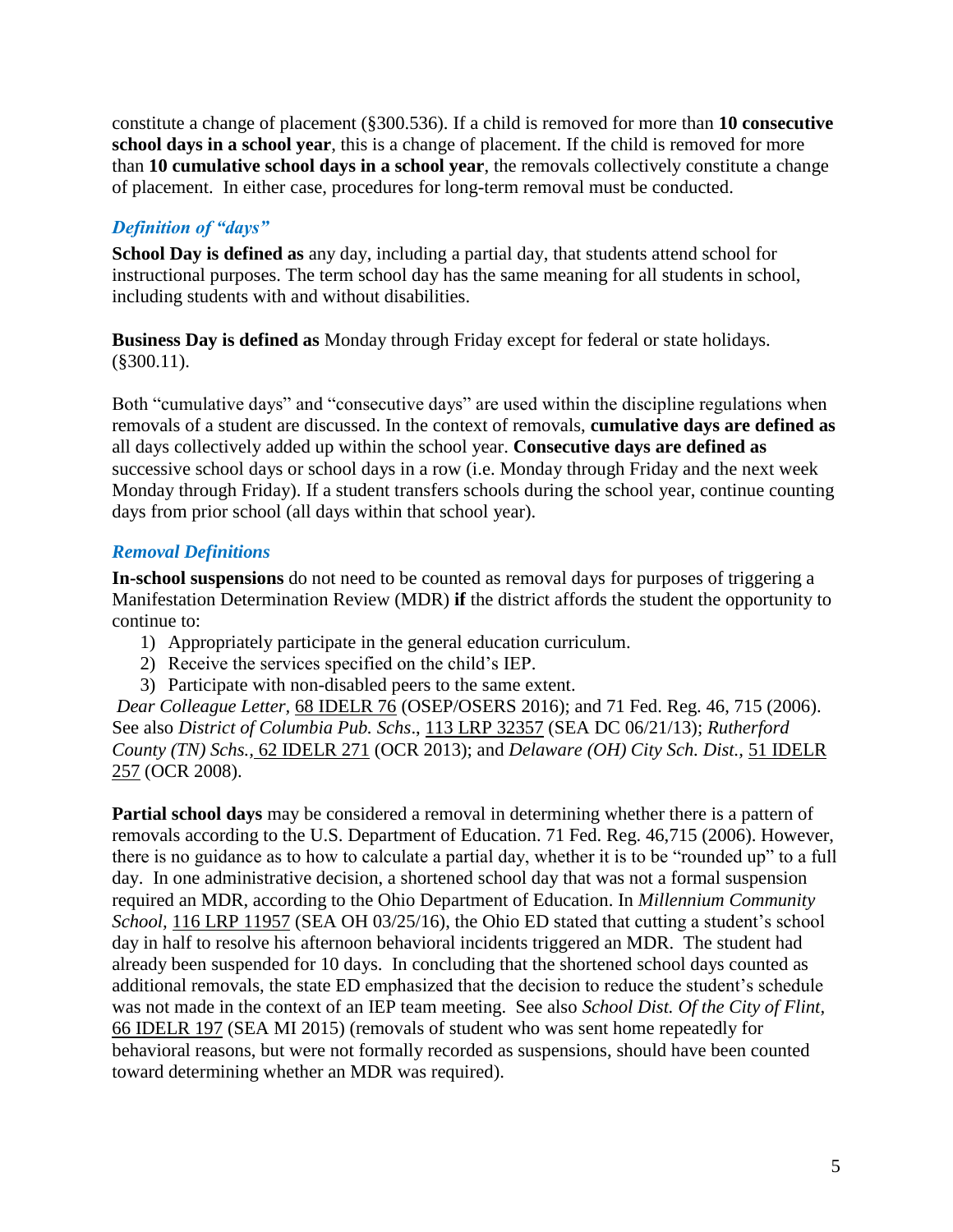**Transportation suspensions** may count as removal days for purposes of establishing a change in educational placement if a district:

- 1) Has been transporting the student as a related service.
- 2) Suspends the student from the transportation as a disciplinary measure, and
- 3) Provides no other form of transportation (in other words transportation suspension means a suspension from school).

*Questions and Answers on Serving Children with Disabilities Eligible for Transportation,*53 IDELR 268 (OSERS 2009). See also SmartStart: Transportation – Suspensions from the School Bus.

## <span id="page-5-0"></span>**Short-Term Removal (10 days or less)**

Removal for 10 cumulative or consecutive school days or fewer in a school year:

- Does not require educational services to the child if services are not provided to a child without disabilities who has been similarly removed;
- Does not constitute a change of placement;
- Does not require a manifestation determination; and
- Does not require a functional behavior assessment or a positive behavior intervention plan.

If there is any indication that sometime during the school year the student may be removed beyond a total of 10 school days, look ahead to the next steps that will be necessary. For a student getting close to 10 cumulative school days of removal, the law does not require the following steps. However, a judicious, proactive approach to the situation would be to convene the IEP team to:

- Evaluate the student's academic progress, the appropriateness of the IEP;
- Consider the need to conduct additional evaluation(s);
- Conduct a functional behavioral assessment, if none has been done; and
- Develop or revise the student's behavior intervention plan.

## <span id="page-5-1"></span>**Suggested Steps for Students Removed 10 or Less Days**

When removing a student with a disability for 10 days or less, **follow the local school district policy**. In addition, consider following these suggested steps:

- 1. Conduct investigation of incident(s) subject to disciplinary action. Document information.
- 2. Examine all information. Review child's file to determine:
	- a. If child is a child with a disability under the IDEA or Section 504 and there is a behavior intervention plan in place. If so, carefully review the plan for information that may help in knowing how to approach the situation; or
	- b. If child may be "a child not yet identified" and the school district had knowledge that the child was a child with a disability, assert the protections provided under the IDEA regulations (§300.534). See the section titled Protections for "Children 'Not Yet' Eligible for Special Services" for details on what constitutes a school district having knowledge.
- 3. Call parent(s).
- 4. Inform student and parents of rights, responsibilities, consequences and procedures.
- 5. Conduct informal hearing as outlined by the local district policy. Explain the incident(s) subject to disciplinary action to the student. If the student denies the incident(s), provide an explanation of the evidence and allow the student an opportunity to respond.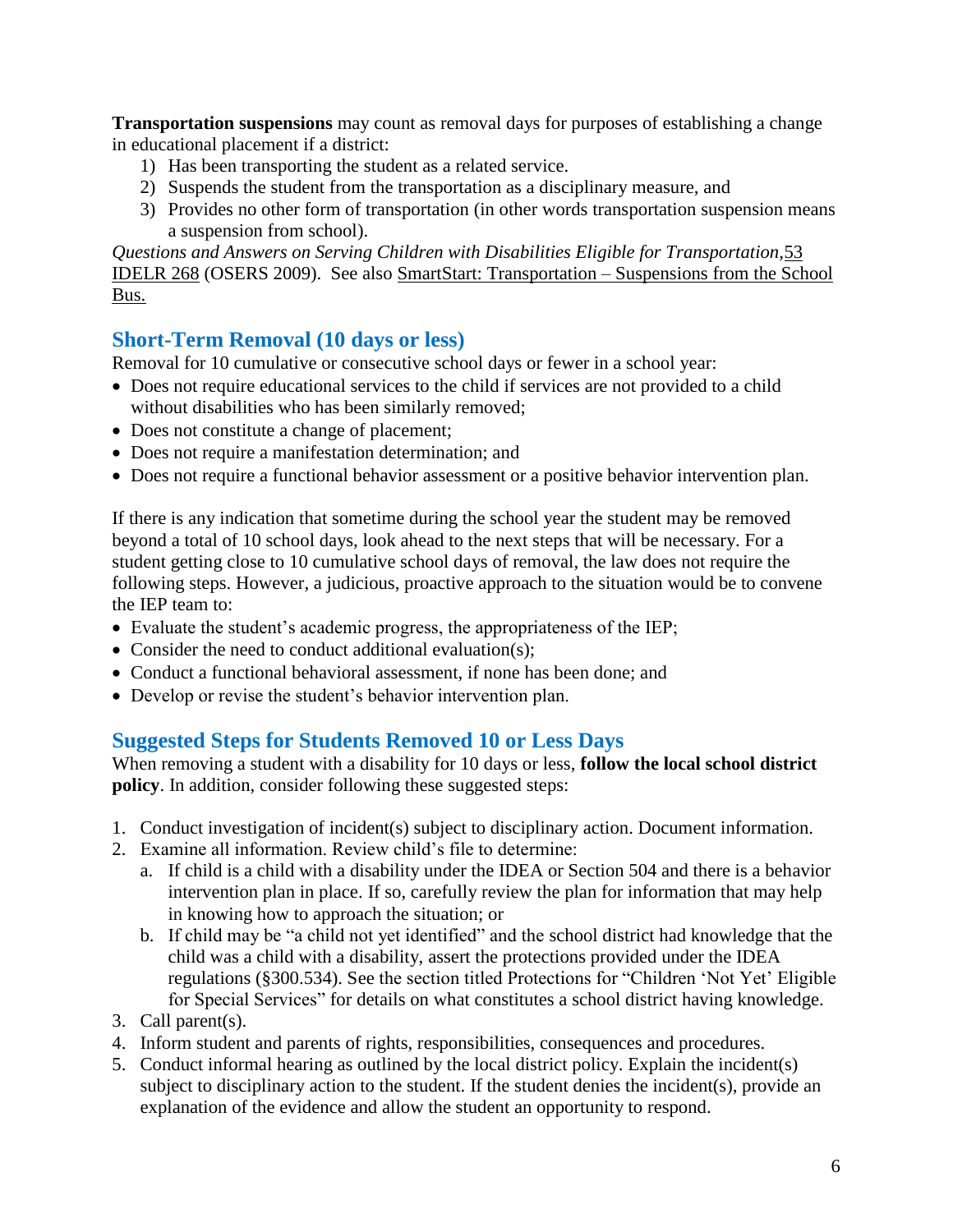6. If warranted, impose short-term removal of 10 school days or less with appropriate documentation.

## <span id="page-6-0"></span>**Long-Term Removal (more than 10 cumulative or consecutive days)**

Legal requirements for long-term removals remain more complex. The U.S. Supreme Court has stated that due process protections must be more rigorous for students with disabilities facing a long-term removal of more than 10 cumulative or consecutive days.

## <span id="page-6-1"></span>**Steps to Follow for Students Removed More Than 10 Days**

**The following procedures must be followed** as outlined in the IDEA §§ 300.530-300.536.

- 1. The school must first determine that the removal of this student constitutes a change in placement (§300.536(b)).
- 2. On the date that decision is made, the school must notify the parents of that decision and **they must be given** *Parental Rights for Public School Students Receiving Special Education Services: Notice of Procedural Safeguards* (§300.530 (h)).
- 3. Within 10 school days of any decision to change the placement of a child with a disability, the school, the parent, and relevant members of the child's IEP Team must meet to conduct a manifestation determination. The team must review all relevant information and, consider parent input and concerns.  $(\frac{8300.530}{e})(1)$ .

#### **Conduct a manifestation determination (See the manifestation determination section for specific steps on conducting one) (**§**300.530(e)).**

A. If the **behavior was** caused by, or had a direct and substantial relationship to, the student's disability or was the direct result of the local educational agency's failure to implement the IEP, immediately return the student to his or her current educational placement.

Exceptions would include:

- a. if parent and the district otherwise reach an agreement,
- b. removal to an interim alternative educational setting for drugs/controlled substances, weapons, serious bodily injury, or
- c. removal to an interim alternative educational setting by an impartial hearing officer.

Behavioral supports and consequences must be addressed as part of the positive behavior intervention plan:

- a. Review or develop a functional behavior assessment.
- b. Review or develop a positive behavior intervention plan to address ways to keep the behavior from reoccurring.
- c. Decide on the appropriate interim alternative educational setting, if necessary.
- B. If the **behavior was not** caused by or did not have a direct and substantial relationship to the student's disability or was not the direct result of the local educational agency's failure to implement the IEP, the relevant disciplinary procedures (i.e. suspension or removal) may be applied to the student in the same manner they would be applied to students without disabilities.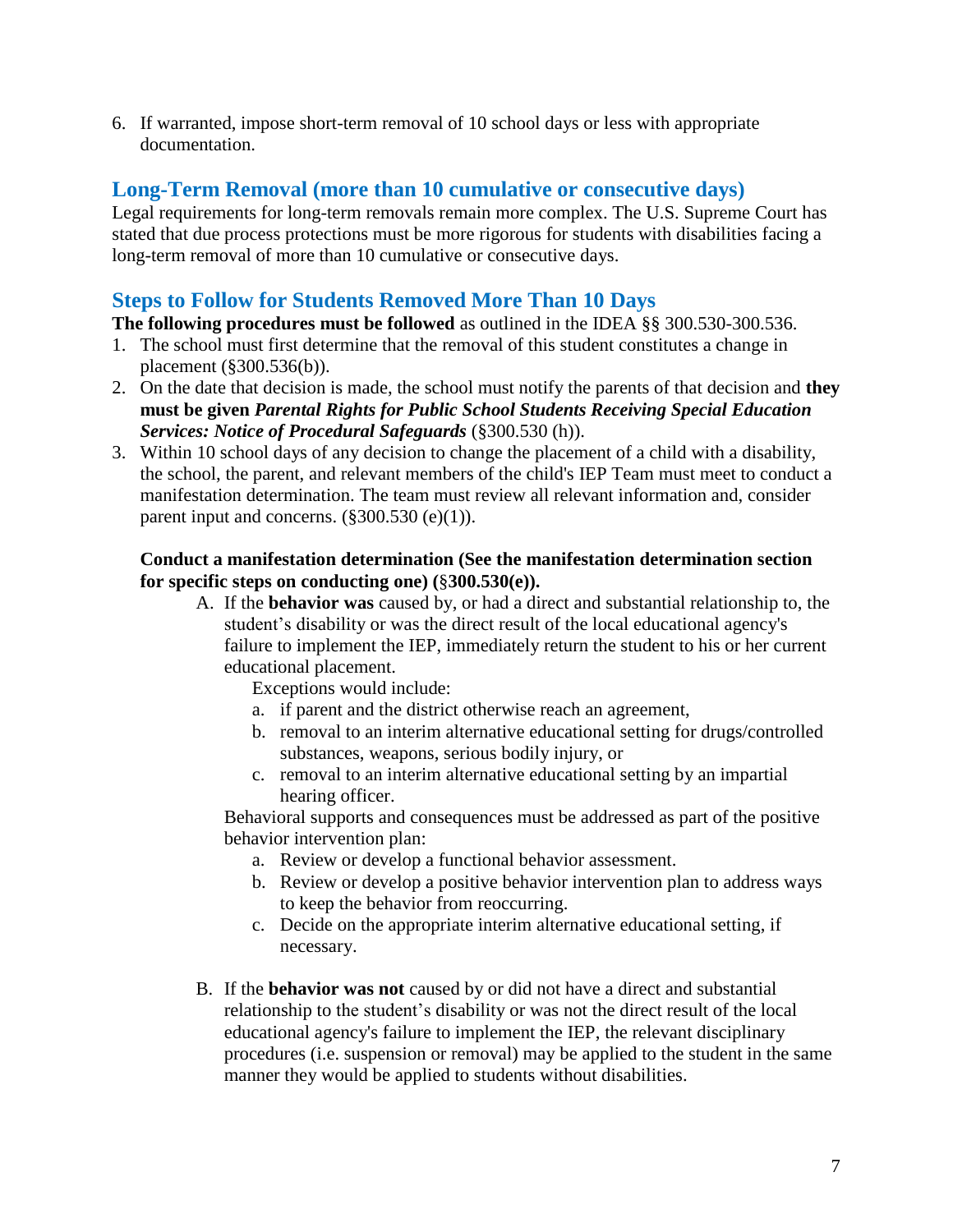As appropriate:

- a. Review or develop a functional behavior assessment.
- b. Review or develop a positive behavior intervention plan to address ways to keep the behavior from reoccurring.
- c. Decide on the appropriate interim alternative educational setting if necessary.
- 4. The IEP team needs to determine what educational services the student will receive to enable the student to continue to participate in the general education curriculum, although they are in another setting. The student also needs to progress toward meeting the goals set out in the student's IEP. The IEP team should also provide, as appropriate, a functional behavioral assessment (FBA) and behavior intervention plan (BIP). An FBA and BIP are designed to address the behavior violation so that it does not recur.

## <span id="page-7-0"></span>**Manifestation Determination**

Within 10 school days of the decision to remove the student from the current placement, the parent, the school district and relevant members of the IEP team must convene a meeting to make a manifestation determination. A manifestation determination is the process of determining the relationship between a student's disability and conduct. Parents must be given a copy of Procedural Safeguards on the  $10<sup>th</sup>$  day or earlier if a manifestation was held before reaching 10 days.

The purposes of the manifestation determination are:

- To ensure the student is not being suspended or removed for behaviors that are related to his or her disability;
- To determine if a disciplinary action may be imposed to the same extent as for a student without a disability; and
- To ensure the school identifies any deficiencies in the implementation of the student's IEP, FBA, BIP, or placement and takes immediate steps to remedy those deficiencies.

#### <span id="page-7-1"></span>*Manifestation Determination Team Members*

The manifestation determination review (MDR) should be conducted by the district, the parent, and relevant members of the IEP team (as determined by the parent and the district). 34 CFR 300.530 (e). While parents have the right to invite additional participants to the MDR, they do not have the right to veto a district's choice of team members or the MDR Team's determination that the child's misconduct is unrated to his disability. (*Fitzgerald v. Fairfax County Sch. Bd.,* 50 IDELR 165 (E.D. Va. 2008)).

#### <span id="page-7-2"></span>*Steps to a Manifestation Determination*

Within 10 school days of any decision to change the placement of a child with a disability because of a violation of a code of student conduct, the LEA, the parent, and relevant members of the child's IEP team must:

- 1. Consider, in terms of the behavior subject to disciplinary action, all relevant information including:
	- Evaluation results.
	- Diagnostic results,
	- Relevant information supplied by the parents of the child,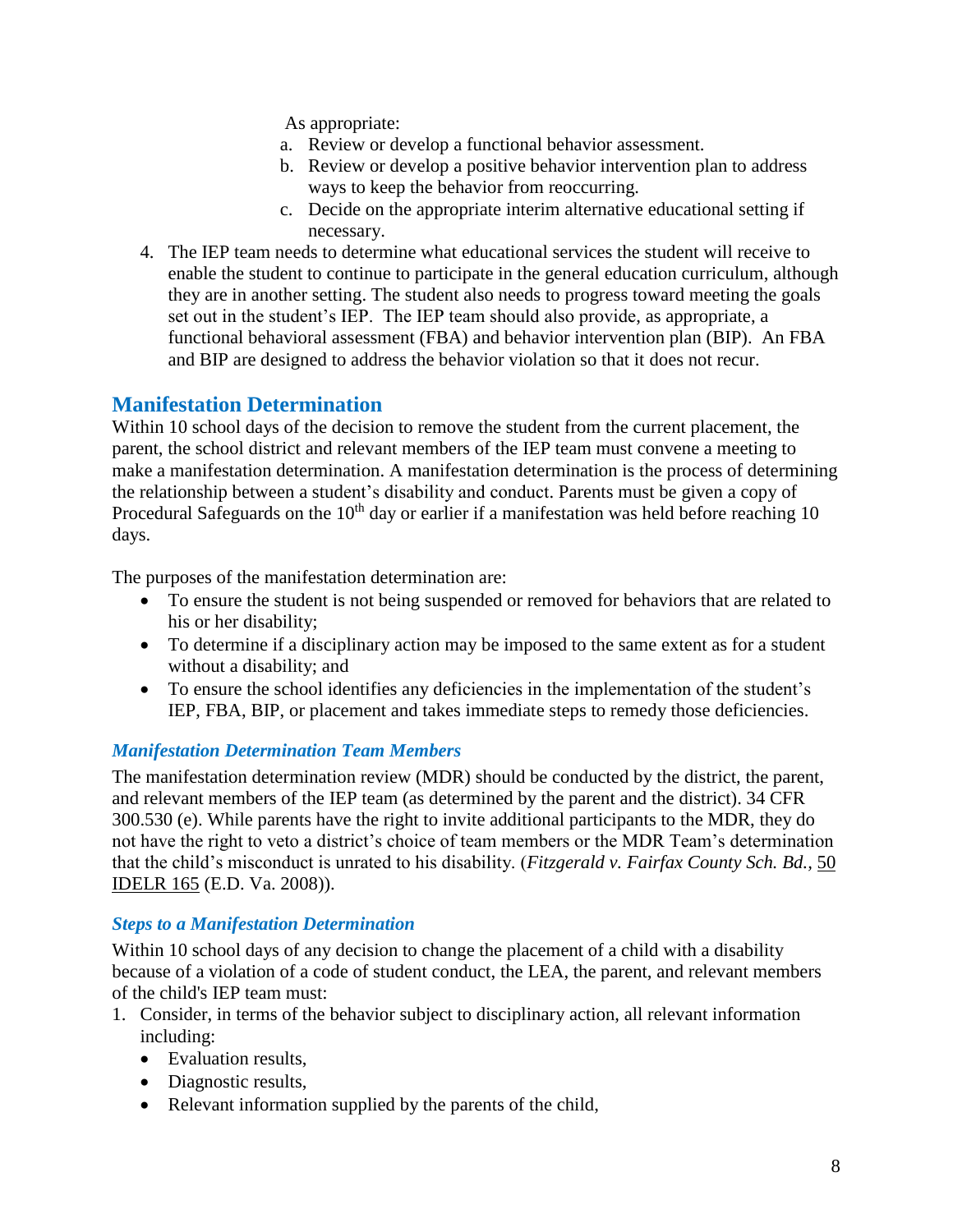- Observations of the child,
- The child's IEP (including FBA and BIP),
- The child's placement; **AND**
- 2. Determine:
	- if the conduct in question was caused by, or had a direct and substantial relationship to, the child's disability; **OR**
	- if the conduct in question was the direct result of the school district's failure to implement the IEP.

The conduct must be determined to be a manifestation of the child's disability, if the school district, the parents and relevant members of the child's IEP team determine that either of the above conditions was met. (§300.530 (e)).

- 3. IF YES, the behavior is a manifestation of the disability the team must:
	- Review or complete a functional behavior assessment.
	- Review or develop a positive behavior intervention plan. The plan must address ways to keep the behavior from reoccurring. The supports and consequences for the behavior will be determined by the positive behavior intervention plan. The intent of these requirements is to ensure that appropriate supports and strategies are in place to prevent the reoccurrence of the behavior.
	- Return the child to the placement from which the child was removed, unless the incident involved weapons, drugs, serious bodily injury or the parent and the school district agree to a change of placement as part of the modification of the behavioral intervention plan.  $(\$300.530(f)(2)).$
- 4. IF NO, the behavior is not a manifestation of the disability:
	- The child may be disciplined in the same manner as children without a disability,
	- The team must complete, as appropriate, a functional behavioral assessment, and behavioral intervention plan including necessary modifications, that are designed to address the behavior violation so that it does not recur.  $(\frac{2300.530}{d})(1)(ii)$ ,
	- Continue to provide educational services, as provided in §300.101(a), so as to enable the child to continue to participate in the general education curriculum, although in another setting, and to progress toward meeting the goals set out in the child's IEP  $(\$300.530(d)(1)(i)).$
	- 5. IF NO CONSENSUS IS REACHED, the school district makes the final determination if the behavior is a manifestation of the child's behavior. Parents will be given a prior written notice regarding the reasoning behind the district's decision. Should the parent wish to challenge the decision, the parent may file a due process complaint.

## <span id="page-8-0"></span>**Interim Alternative Educational Setting**

School personnel may order a change in placement of a child with a disability to an appropriate interim alternative educational setting for the same amount of time that a child without a disability would be subject to discipline, but not more than 45 school days, if:

• The child carries a weapon to school or to a school function under the jurisdiction of the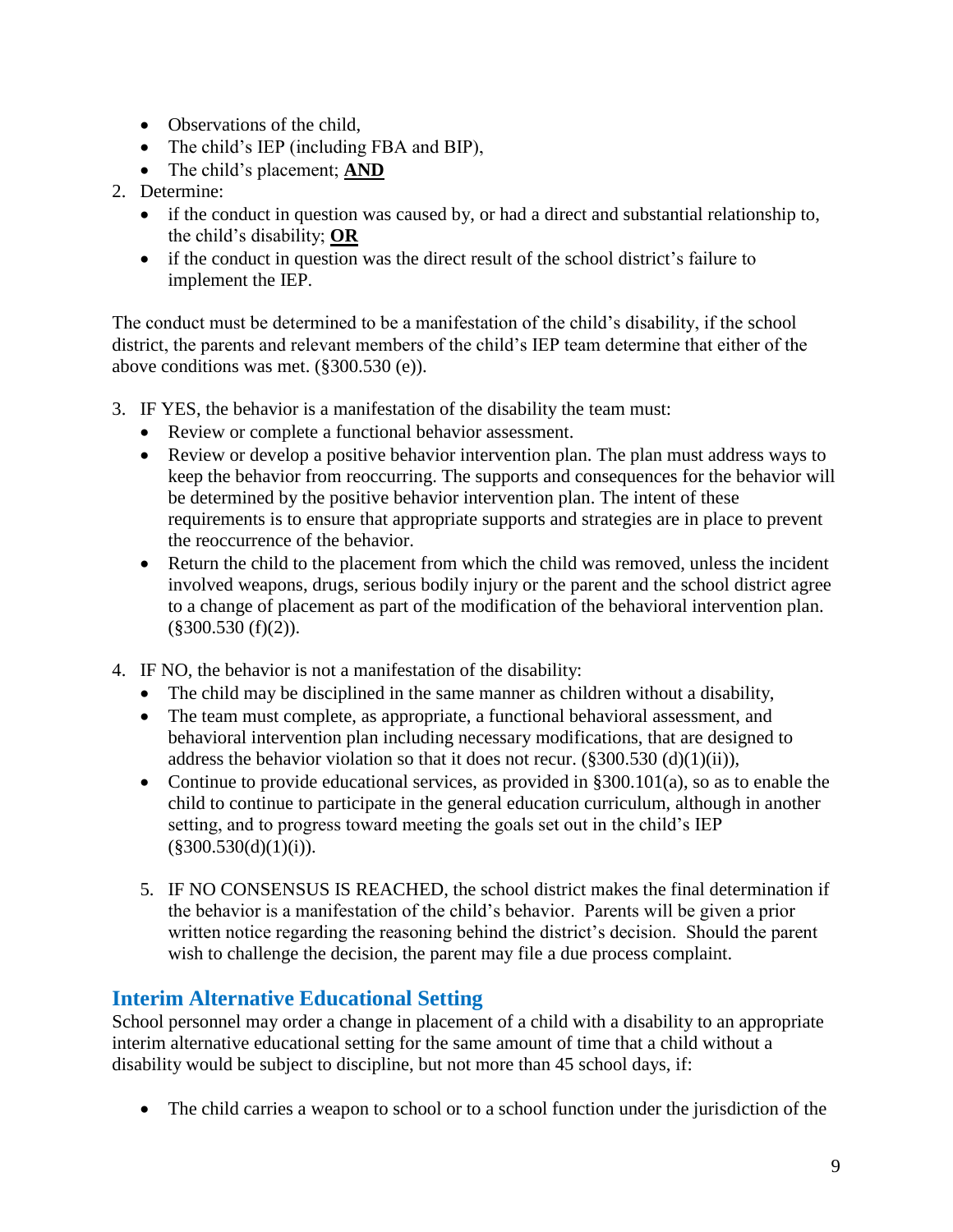State or a local educational agency; or

- The child knowingly possesses or uses illegal drugs, or sells or solicits the sale of a controlled substance while at school or a school function under the jurisdiction of the State or a local educational agency, or
- The child has inflicted serious bodily injury upon another person while at school, on school premises, or at a school function under the jurisdiction of a SEA or a school district. (§300.530 (g)).

Remember that the safeguards and procedures for long-term removal (more than 10 days) must still be followed.

An interim alternative education placement is a temporary placement. At the end of the removal, the student is returned to his prior placement, unless the parents and LEA agree to a different placement that will meet the student's needs. If the parents and LEA are unable to reach an agreement and school officials believe that the student's return to his prior placement is likely to result in injury to the student or others, they have the authority to ask a hearing officer to extend the interim alternative educational setting placement for an additional 45 school days.

## <span id="page-9-0"></span>*Definitions: weapons, drugs, or serious bodily injury*

**Controlled substance** means a drug or other substance identified under schedules I, II, III, IV, or V in section 202(c) of the Controlled Substances Act [21 U.S.C. 812(c)].

**Illegal drug** means a controlled substance; but does not include a substance that is legally possessed or used under the supervision of a licensed health-care professional or that is legally possessed or used under any other authority under that Act or under any other provision of Federal law.

**Weapon** has the meaning given the term "dangerous weapon" under paragraph (2) of the first subsection (g) of section 930 of title 18, United States Code which states: The term "weapon" means a weapon, device, instrument, material or substance animate or inanimate, that is used for, or is readily capable of, causing death or serious bodily injury, except that such term does not include a pocket knife with a blade of less than 2 ½ inches in length.

**Serious Bodily Injury** means substantial risk of death, extreme physical pain, protracted and obvious disfigurement, or protracted loss or impairment of the function of a bodily member, organ, or mental faculty 18 U.S.C. §1365 (h)(3).

## <span id="page-9-1"></span>**Referral to Law Enforcement /Transmission of Records**

Nothing in the Family Educational Rights and Privacy Act (FERPA) prohibits an educational agency or institution from contacting its law enforcement unit, orally or in writing, for the purpose of asking that unit to investigate a possible violation of, or to enforce, any local, State, or Federal law. Education records, and personally identifiable information contained in education records, do not lose their status as education records and remain subject to the Act, including the disclosure provisions of 34 CFR § 99.30 (FERPA), while in the possession of the law enforcement unit. FERPA neither requires nor prohibits the disclosure by an educational agency or institution of its law enforcement unit records. (34 CFR § 99.8).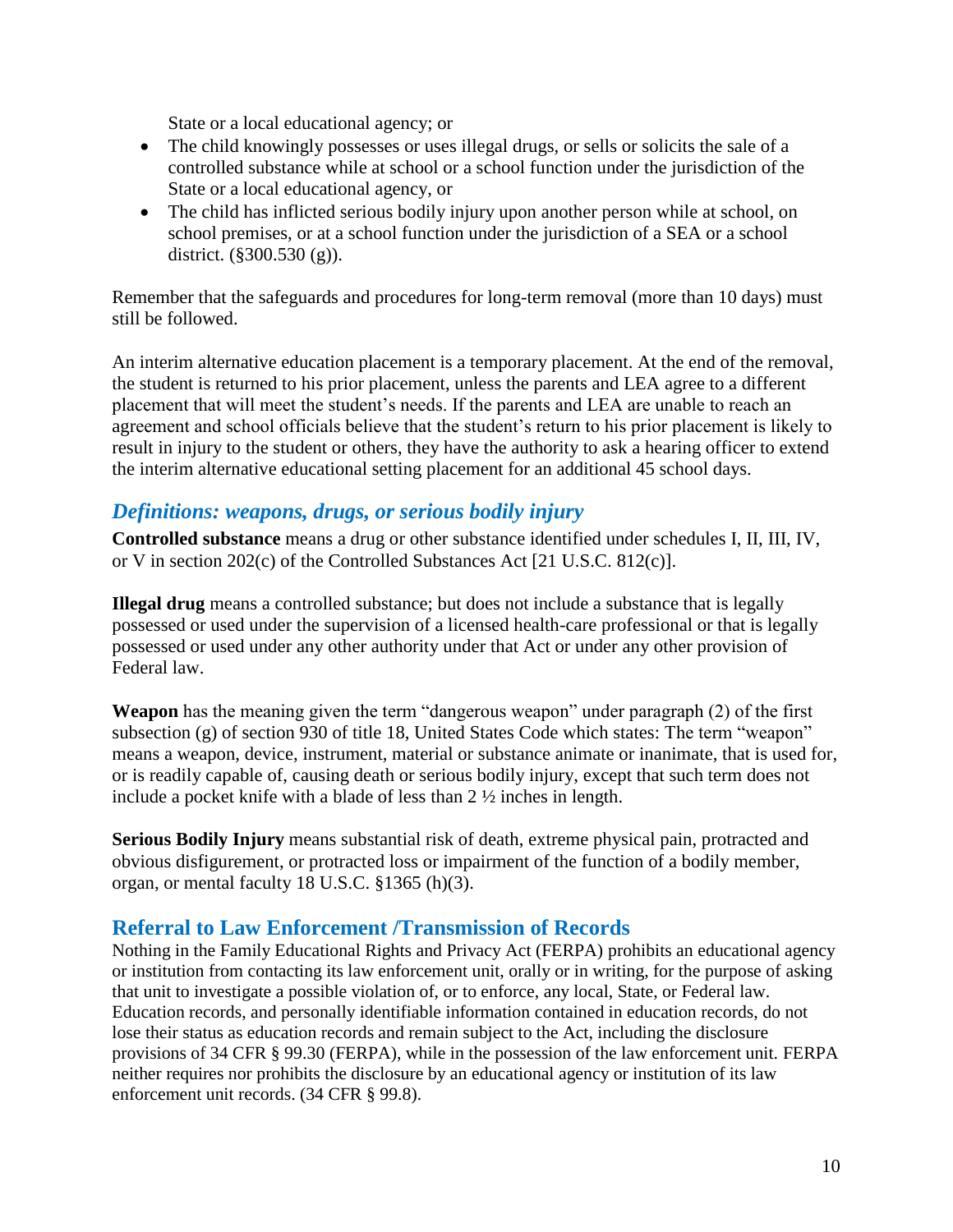## <span id="page-10-0"></span>**Appeals / Due Process**

If the parent(s) disagree with any decision regarding the placement of the child as a result of a disciplinary action, the manifestation determination decision, or if the school believes that maintaining the current placement of the child is substantially likely to result in injury to the child, or others, then the parent or the school district may appeal the decision by requesting a due process hearing. The hearing officer may:

- return the child to the placement from which the child was removed; or
- order a change in placement of the child to an appropriate interim alternative educational setting for not more than 45 school days, if the hearing officer believes that maintaining the current placement of the child is substantially likely to result in injury to the child or others.

When an appeal has been made by either the parent or the school, the child must remain in the interim alternative educational setting pending the decision of the hearing officer or until the expiration of the timeline determined by the district's disciplinary procedures, whichever occurs first, unless the parent and the district agree otherwise.

## <span id="page-10-1"></span>**Expedited Due Process Hearing**

Whenever a due process hearing is requested regarding a dispute over placement, a manifestation determination decision, or because the school believes that maintaining the current placement is substantially likely to result in injury to the child or to others, then the parent(s) and the school must have the opportunity to an expedited due process hearing.

The expedited due process hearing timelines differ from the standard due process hearing timelines in that:

- the hearing must occur within 20 school days of the date the due process complaint is received and;
- the hearing officer must make a determination (final decision) within 10 school days after the conclusion of the hearing.

#### <span id="page-10-2"></span>*Resolution Session and Expedited Due Process Hearings*

Unless the parents and the school agree in writing to waive the resolution meeting or agree to use the mediation process to resolve the issues in dispute:

- a resolution meeting must occur within 7 calendar days of the State Education Agency receiving the due process complaint notice; and
- the due process hearing may proceed, unless the matter has been resolved to the satisfaction of both parties, within 15 calendar days of the receipt of the due process complaint.

#### <span id="page-10-3"></span>*Civil Action*

The decisions on expedited due process hearings are appealable through civil action within 90 calendar days from the date of the decision of the hearing officer.

## <span id="page-10-4"></span>**Protections for Children 'Not Yet Eligible' for Special Services**

If a child has not been determined to be eligible for special education and related services, but has engaged in behavior that violated a code of student conduct, the child is entitled to the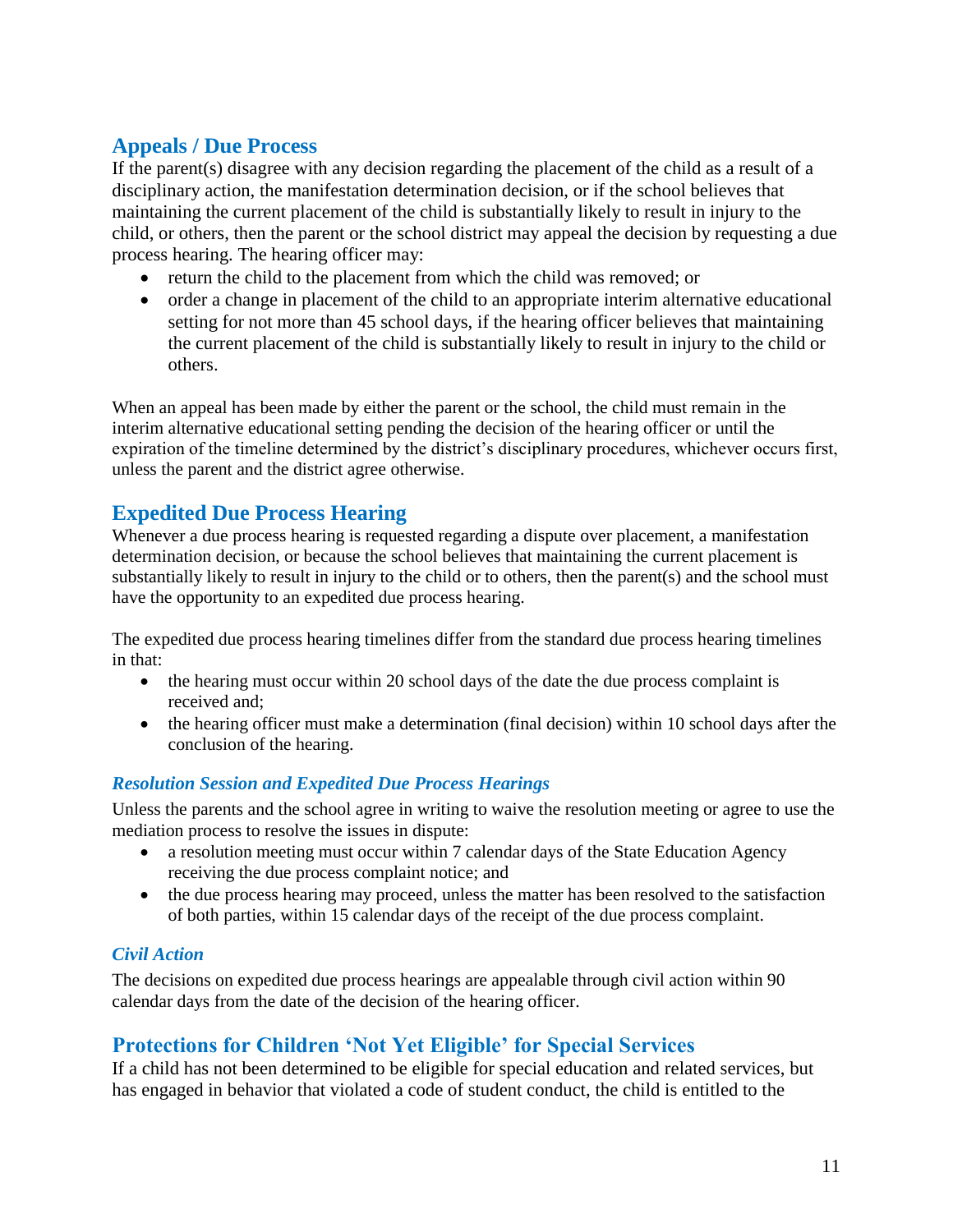procedural safeguards afforded under the IDEA 2004 if *the school had knowledge that the child was a child with a disability before the behavior that precipitated the disciplinary action occurred*. A school is considered to have knowledge that a child is a child with a disability if:

- The parent expressed concern in writing to supervisory or administrative personnel of the school, or a teacher of the child*,* that the child is in need of special education and related services;
- The parent requested an evaluation of the child; or
- The teacher of the child or other school personnel expressed specific concerns directly to the director of special education of the agency or to other supervisory personnel of the school about a pattern of behavior demonstrated by the child*.* (§300.534).

#### Exception:

School district would not be deemed to have knowledge if:

- The parent of the child has not allowed an evaluation of the child or has refused services; or
- The child has been evaluated and determined to not be a child with a disability under this section.

Informal conversations about students with potential needs for special education and related services do not constitute knowledge that the student may need services if not currently identified.

If it is deemed that the school district did not have knowledge that the child may have a disability:

• The child may be subjected to the same disciplinary measures applied to children without disabilities who engaged in comparable behaviors. If a request is made for an evaluation of a child during the time period in which the child is subjected to disciplinary measures, the evaluation shall be conducted in an expedited manner.

If it is deemed that the school district did have knowledge that the child may have a disability:

- Evaluation of the child shall be conducted by the agency, including information provided by the parents, to determine if the child does have a disability.
- If the child does have a disability, the agency shall provide special education and related services.